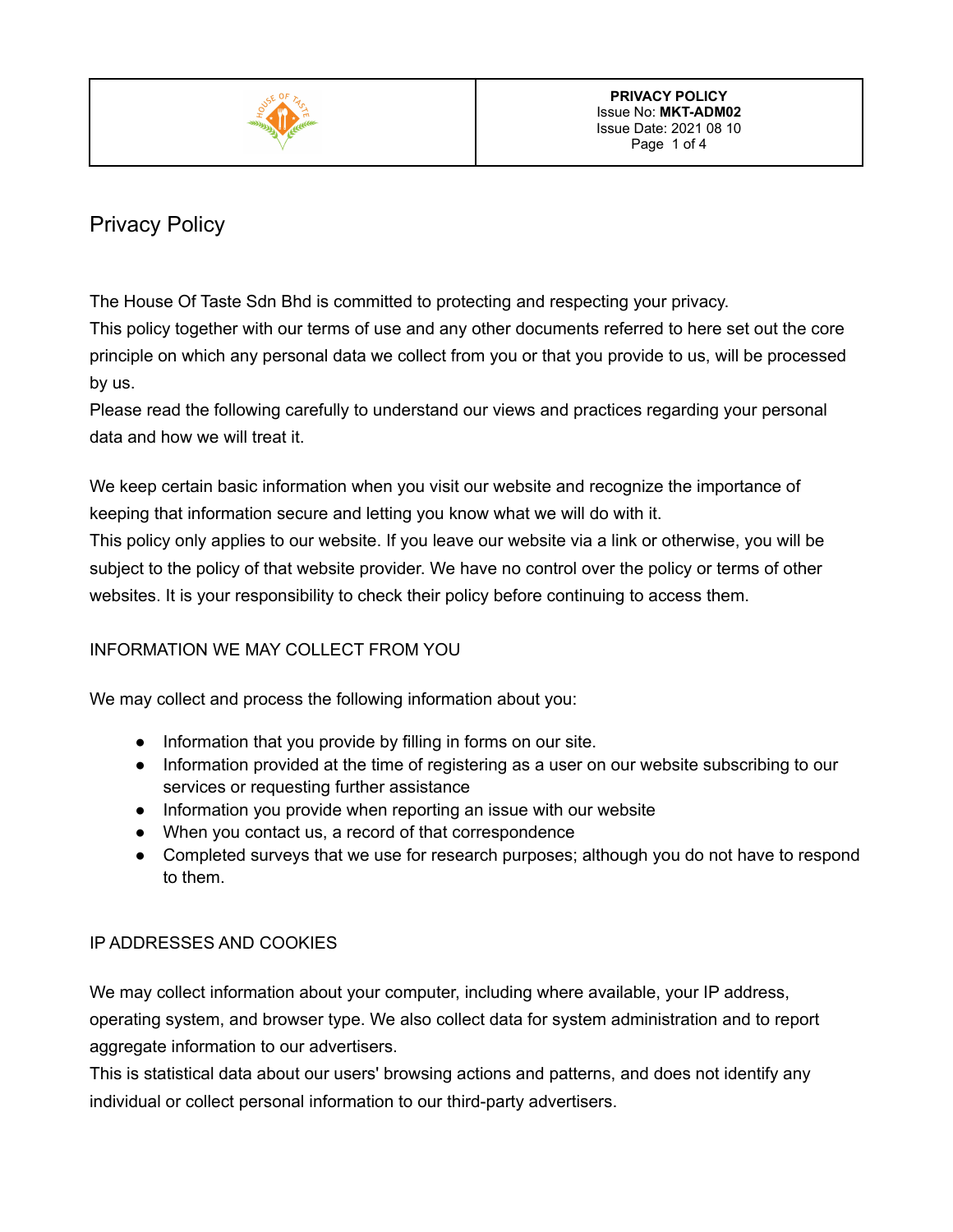

You may refuse to accept cookies by activating the setting on your browser which allows you to refuse cookies. However, if you select this setting you may be unable to access certain parts of our website. Unless you have adjusted your browser setting so that it will refuse cookies, our system will issue cookies when you log on to our website.

## WHERE WE STORE YOUR PERSONAL DATA

All information you provide to us is stored on our secure servers. Any payment transactions will be encrypted. Where we have given you (or where you have chosen) a password which enables you to access certain parts of our site, you are responsible for keeping this password confidential. We ask you not to share the password with anyone.

### USES MADE OF THE INFORMATION

We use information kept about you in the following ways:

- To ensure that content from our website is presented in the most effective manner for you and for your computer.
- To provide you with information, products or services that you request from us or which we feel may interest you, where you have consented to be contacted for such purposes.
- To carry out our obligations arising from any contracts entered into between you and us.
- To allow you to participate in interactive features of our service when you choose to do so.
- To notify you about changes to our service.

#### PRIVACY PROTECTION ACT COMPLIANCE

Because we value your privacy we have taken the necessary precautions to be in compliance with the PDPA 2010 (Personal Data Protection Act). We, therefore, will not distribute your personal information to outside parties without your consent. As part of the PDPA 2010, all users of our site may make any changes to their information at any time by logging into their profile and going to the "Account Info" page.

#### CHILDREN ONLINE PRIVACY PROTECTION ACT COMPLIANCE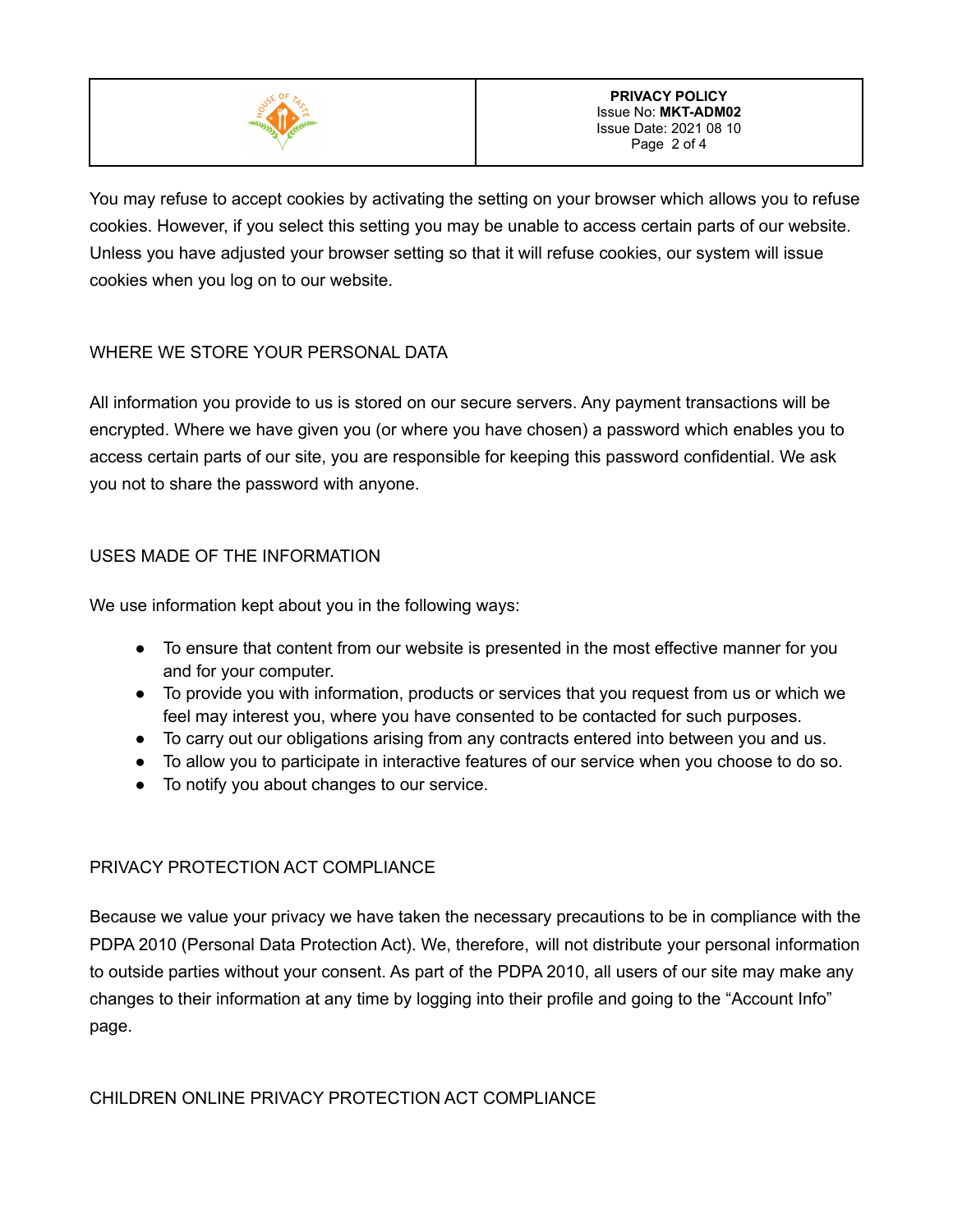

We are in compliance with the requirements of COPPA (Children's Online Privacy Protection Act). We do not collect any information from anyone under 13 years of age. Our website, products and services are all directed to people who are at least 13 years old or older.

## YOUR RIGHTS

You have the right to ask us not to process your personal data for marketing purposes. We will usually inform you (before collecting your data) if we intend to use your data for such purposes or if we intend to disclose your information to any third party for such purposes. You can exercise your right to prevent such processing by checking certain boxes on the forms we use to collect your data. You can also exercise the right at any time by contacting us via email. Our website may, from time to time, contain links to and from the websites of our partner networks, advertisers, and affiliates. If you follow a link to any of these websites, please note that these websites have their own privacy policies and that we do not accept any responsibility or liability for these policies. Please check these policies before you submit any personal data to these websites.

### CHANGES TO OUR PRIVACY POLICY

Any changes we may make to our privacy policy in the future will be posted on this page and, when appropriate, notified to you by e-mail. However, we advise that you check this page regularly to keep up to date with any changes.

### YOUR CONSENT

By using our website, you indicate that you agree to our privacy policy and that you agree to abide by it. If you do not agree to our privacy policy, please refrain from using our website.

#### CONTACT

Questions, comments and requests regarding this privacy policy are welcomed and should be sent via e-mail to general@thehouseoftaste.com